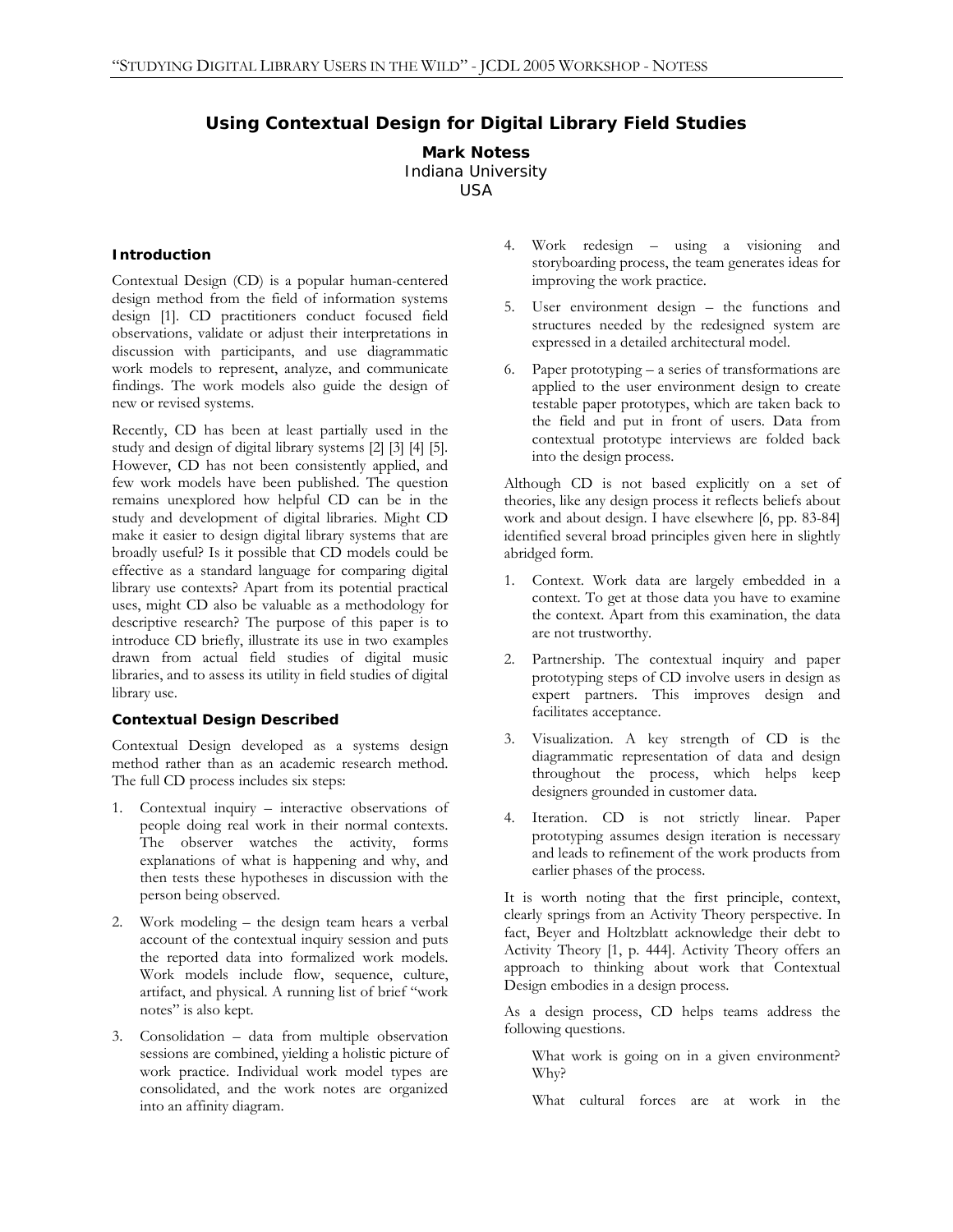environment, and how do they shape the work practice?

 How is the work practice structured, by role, by time, and by location?

 How are artifacts used in the process of accomplishing the work?

 What breakdowns are occurring in the current work practice? How can the work practice be improved?

 How well do proposed improvements fit existing contexts?

## **Usage & Results**

Our own work designing the Variations2 digital music library [7] has primarily made use of the early steps of CD. We conducted two separate CD studies using contextual inquiry, work modeling, and consolidation. Our use of these data for work redesign and paper prototyping has been more *ad hoc*.

#### **Study 1**

Our first use of CD is described in detail elsewhere [6]. Five researchers (4 graduate students in an HCI class and myself) each conducted contextual inquiries with undergraduate music students, each of whom were using the online audio reserve system, Variations (the predecessor to Variations2) in the Indiana University Cook Music Library. The researchers worked as a team to create and consolidate the work models. We then brainstormed ideas for improving student work practice, created paper prototypes, tested those prototypes with students, and modified our designs. Although this was a class project, the results were presented to the Variations2 design team and did influence the design of Variations2. For example, in our observations we noted students' need to listen repeatedly to a small section of audio. Variations2 now permits students to define their own excerpts.

# **Study 2**

Our second study using CD is partially described elsewhere [5]. In this study, I conducted 14 contextual inquiries with graduate voice students, mainly at the music library but also in some of their other learning contexts (voice lessons, rehearsals, classroom). After the inquiries, I did limited work modeling and model consolidation. I used the findings in design discussions with the Variations2 team. The findings from contextual inquires were influential in feature and prioritization discussions with the development team. For example, I observed several students having difficulty determining the duration of an audio track. They need this information for recital planning assignments, where the recital has to fit within a narrow time window. In our design of Variations2, we put the

track duration adjacent to each track so this important information was not hard to find.

## **Assessment**

Contextual Design offers significant benefits to designers of digital library systems. Its strongest benefit is the disciplined way in which it connects designers closely with those whom their systems will serve. Too often developers make unwarranted assumptions about how users will want to use their systems, basing those assumptions on personal preference or on the system's technical capabilities. CD helps ground design in real work practice and offers tools for validating designs throughout the design processes. Clifford Lynch writes of the need to design from such a grounded understanding.

Ultimately, we are going to have to develop information retrieval and management systems that actually empower the user in his or her day-today activities, and those systems are going to require an understanding of which systems the user employs and why and when each system is utilized. It will require a holistic view of user behavior, both as an individual and as a member of multiple workgroups and communities (and an understanding of how these workgroups and communities overlap and relate to each other). [9, pp. 213-214]

Contextual Design can provide this holistic view.

Another benefit is the richness of the data yielded by contextual inquiry. Although we have used other tools for field research, such as surveys and system logging, these latter methods often leave us with more questions than they answer. Contextual inquiry allows us to ask *why* users do something, right when they do it, in the place where they do it. Knowing users' motivations the intents that drive their activities—is very important data for system designers.

A challenge of CD is that it requires one to figure out who one's users actually are, locate them, and convince them to participate. For digital library projects such as ours, this has not been difficult. We have a large local user base who has been willing to participate in exchange for small incentives such as gift cards. Other digital library projects may not have such easy access to a known, willing population. Another challenge of CD is that, if you use the full process, it has a fairly steep learning curve and requires a large resource investment. However, a recent book [8] describes lighter-weight approaches to CD, and we have been able to derive significant value for a small investment by picking the steps that appeared most applicable.

Qualitative research methods often lack standardized ways to present results. For example, it can be difficult